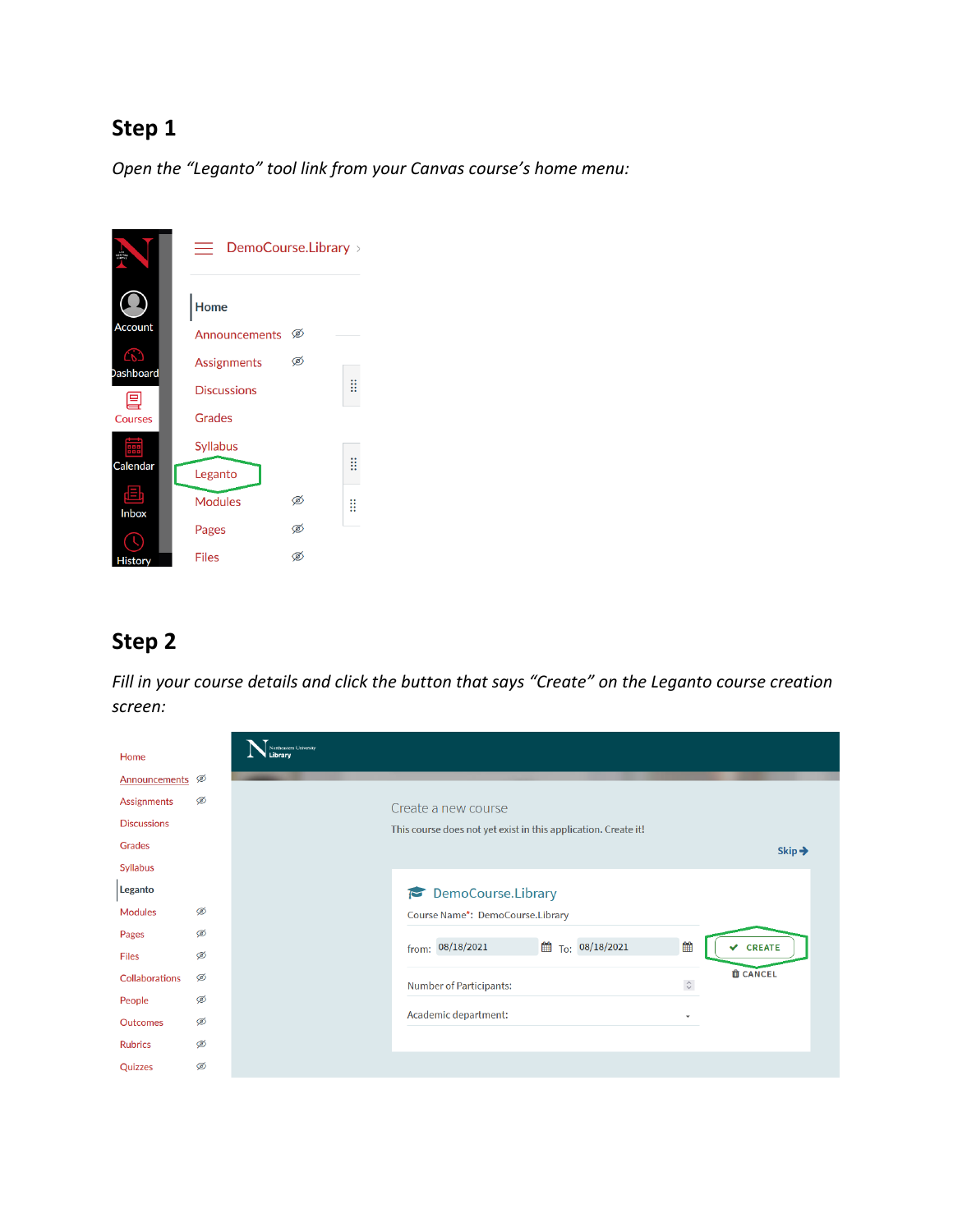*Click the button that says "Create It" to start a new reading list from scratch:* 

| Home                        |   |                                                                                                                                                                                                   |
|-----------------------------|---|---------------------------------------------------------------------------------------------------------------------------------------------------------------------------------------------------|
| Announcements <sup>56</sup> |   | You are about to create a reading list for the following course:.                                                                                                                                 |
| <b>Assignments</b>          | Ø | DemoCourse.Library (2021) : DemoCourse.Library                                                                                                                                                    |
| <b>Discussions</b>          |   | Please select how you would like to begin from the following options                                                                                                                              |
| Grades                      |   |                                                                                                                                                                                                   |
| <b>Syllabus</b><br>Leganto  |   | Create a new reading list from scratch                                                                                                                                                            |
| <b>Modules</b>              | Ø | Add citations from the web, library search, manually, or import from existing citation tools. You can start<br>from blank, or use a template based on academic schedules                          |
| Pages                       | Ø | <b><i>P</i></b> CREATE IT                                                                                                                                                                         |
| <b>Files</b>                | Ø |                                                                                                                                                                                                   |
| <b>Collaborations</b>       | ø |                                                                                                                                                                                                   |
| People                      | ø | Upload a document containing an existing reading list                                                                                                                                             |
| <b>Outcomes</b>             | ණ | Upload a document containing an existing reading list                                                                                                                                             |
| <b>Rubrics</b>              | ø | <b>1</b> UPLOAD IT                                                                                                                                                                                |
| Quizzes                     | Ø |                                                                                                                                                                                                   |
| <b>Settings</b>             |   |                                                                                                                                                                                                   |
|                             |   | Roll over reading lists from an existing course<br>Copy reading lists from a previous term to your course. You can edit the reading lists after they are rolled<br>over.<br>c<br><b>ROLL OVER</b> |
|                             |   |                                                                                                                                                                                                   |

## **Step 4**

*Give your list a title and (optional) description, then click "Create":*

|               | Create a new reading list from scratch               |               |
|---------------|------------------------------------------------------|---------------|
|               | Title*: DemoCourse.Library                           |               |
| Description:  | List of readings available on reserve at the library |               |
| Import        |                                                      |               |
| <b>CANCEL</b> |                                                      | <b>CREATE</b> |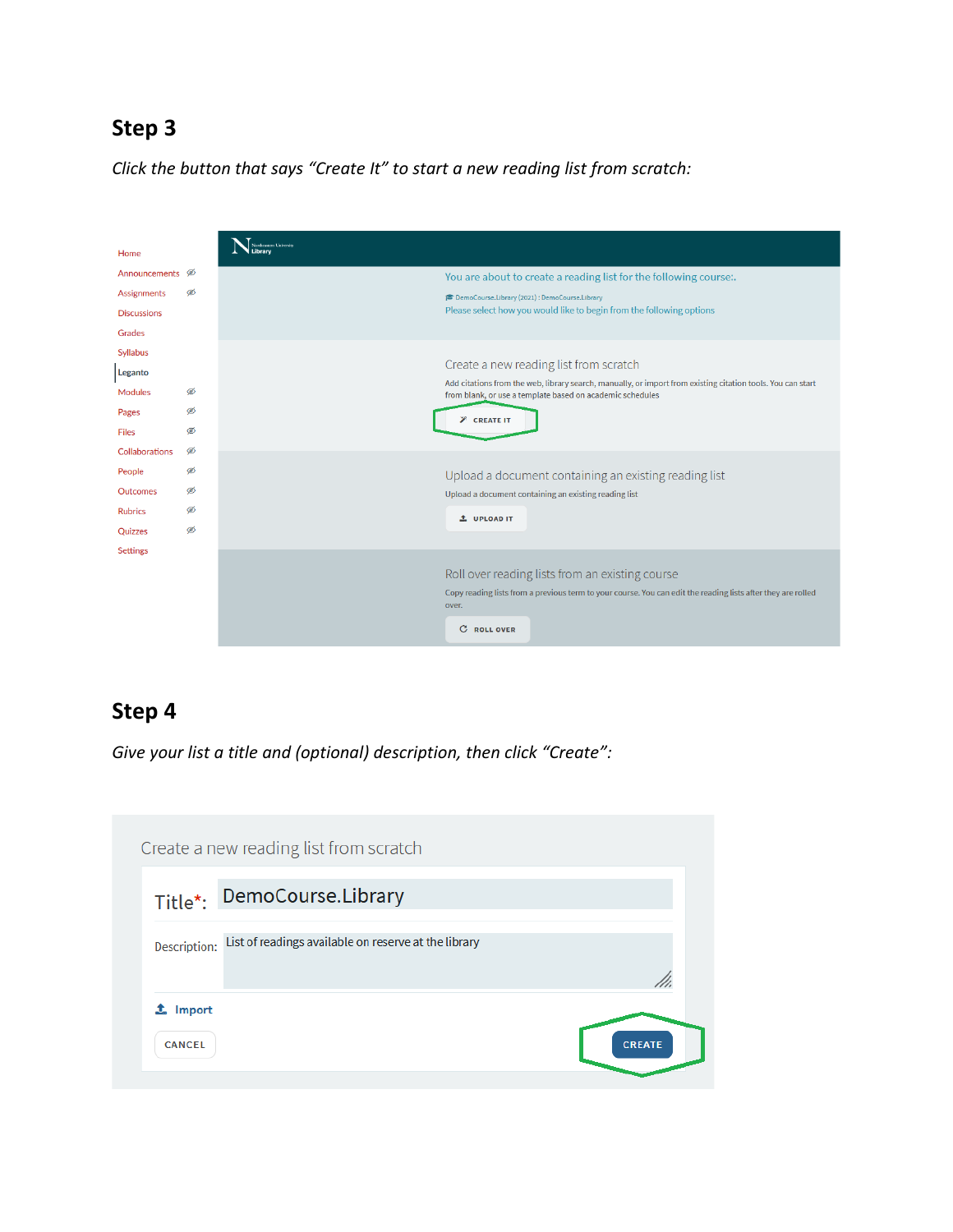*Select a list template – Custom, or Weekly:* 



*If you select one of the Weekly Templates, your list will automatically be broken into weekly sections:* 

| $\mathbb{C}$ $\mathbb{C}$ $\mathbb{T}$ $\mathbb{X}$<br>$ $ dıl<br>這<br>$\alpha$ | ٠<br><b>NEW SECTION</b><br><b>SUBMIT LIST TO LIBRARY</b> |
|---------------------------------------------------------------------------------|----------------------------------------------------------|
| Week $1$ (o) $\sim$                                                             | $\bullet \bullet \bullet$                                |
| Week $2$ (o) $\sim$                                                             |                                                          |
| Week $3$ (o) $\sim$                                                             | $\bullet$                                                |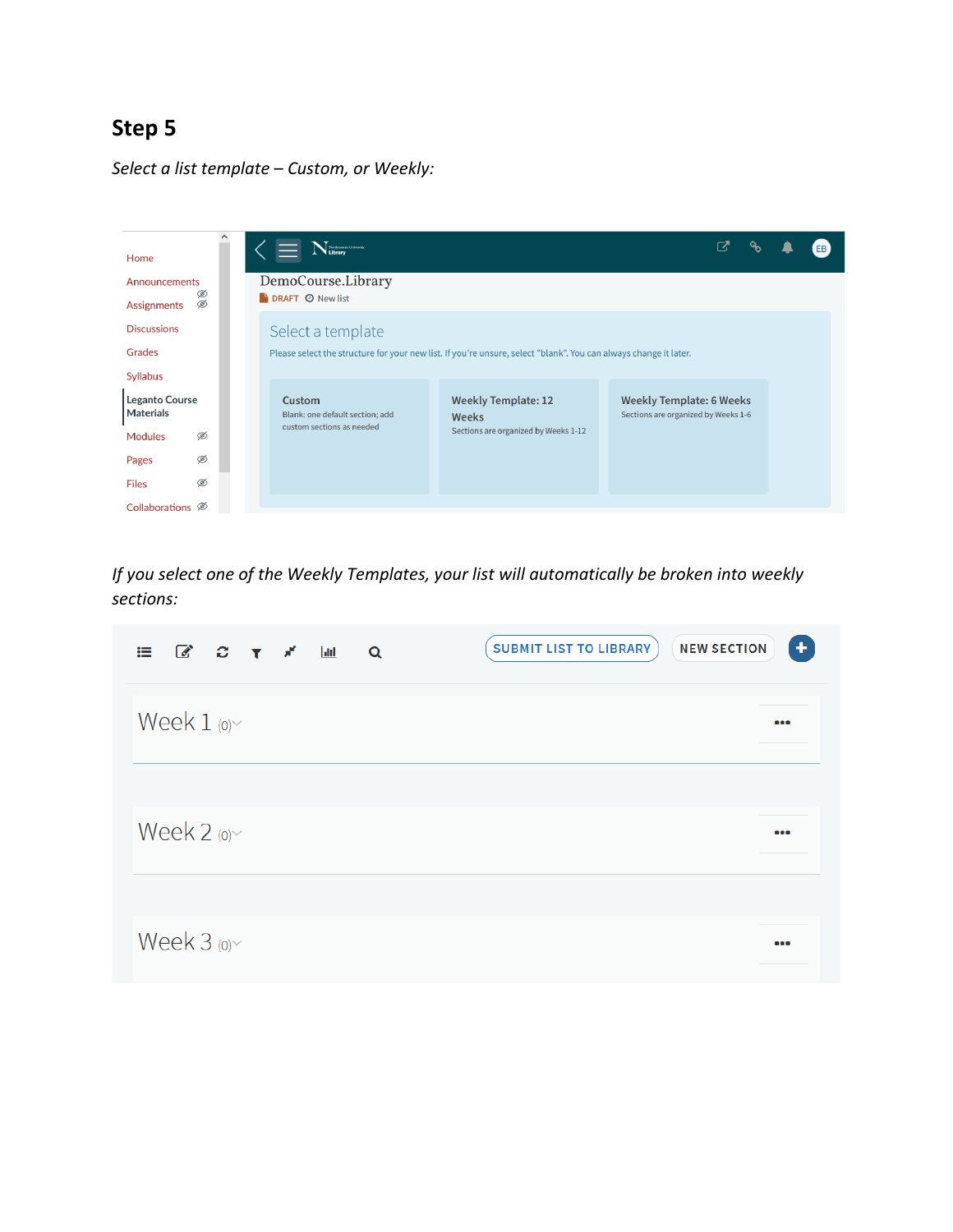*If you select the Custom template, your list will start with a single default section called "Resources." To edit or change the name of this section, use "Edit section":*

| Home                                      |   | Northeastern University                                                                        |                         |
|-------------------------------------------|---|------------------------------------------------------------------------------------------------|-------------------------|
| Announcements                             | Ø | DemoCourse.Library.                                                                            | 888                     |
| Ø<br><b>Assignments</b>                   |   | <b>EDRAFT POD</b> DemoCourse.Library (2021) More info >                                        |                         |
| <b>Discussions</b>                        |   |                                                                                                |                         |
| Grades                                    |   | <b>SUBMIT LIST TO LIBRARY</b><br>$\overline{\mathscr{A}}$<br>$\alpha$<br>這<br><b>Jaki</b><br>ø | <b>NEW SECTION</b><br>÷ |
| <b>Syllabus</b>                           |   | Resources (0)                                                                                  |                         |
| <b>Leganto Course</b><br><b>Materials</b> |   | <b>Edit section</b><br>s.                                                                      |                         |
| <b>Modules</b>                            | Ø | $\div$ Add Items<br>Į.<br>Send to Library                                                      |                         |
| Pages                                     | Ø | Copy section                                                                                   |                         |
| <b>Files</b>                              | Ø | <b>2</b> Link from Canvas to here<br><b>R</b> Create a shareable link                          |                         |

*If you want to add more sections, select "New Section"*

| Home                                          |   | Northeastern University<br>$\equiv$                                                                                  |  |
|-----------------------------------------------|---|----------------------------------------------------------------------------------------------------------------------|--|
| Announcements <sup><math>\oslash</math></sup> |   | DemoCourse.Library<br>888                                                                                            |  |
| <b>Assignments</b>                            | Ø | List of readings available on reserve at the library                                                                 |  |
| <b>Discussions</b>                            |   | <b>EXECUTE:</b> DemoCourse.Library (2021) More info >                                                                |  |
| Grades                                        |   | ADD ITEMS +<br><b>NEW SECTION</b><br><b>SUBMIT LIST TO LIBRARY</b><br>Q<br>這<br>$\overrightarrow{a}$<br>$ $ did<br>c |  |
| <b>Syllabus</b>                               |   |                                                                                                                      |  |
| Leganto                                       |   |                                                                                                                      |  |
| <b>Modules</b>                                | Ø | X<br>New section                                                                                                     |  |
| Pages                                         | Ø | Start by adding a section to your list                                                                               |  |
| <b>Files</b>                                  | Ø |                                                                                                                      |  |
| <b>Collaborations</b>                         | Ø |                                                                                                                      |  |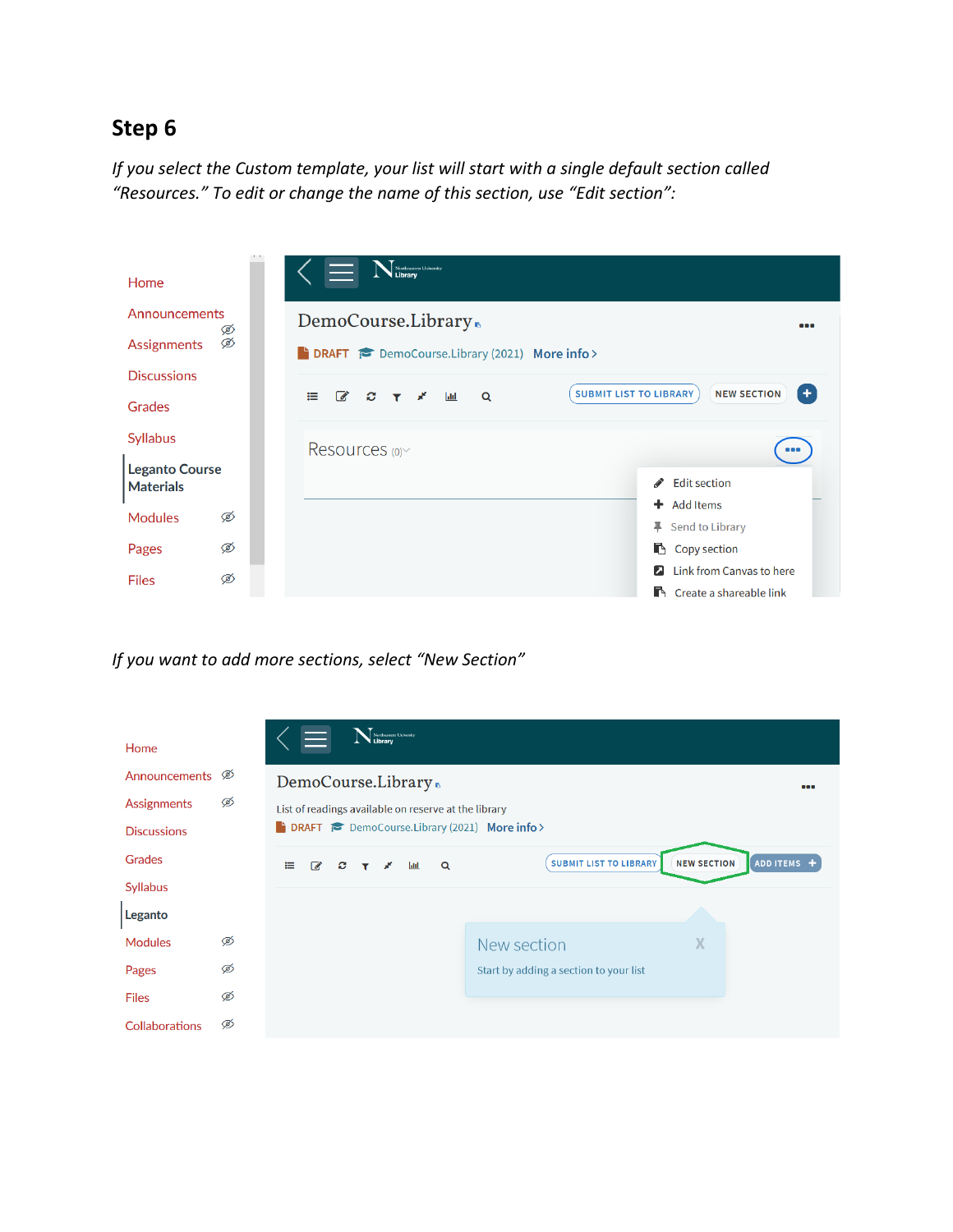*For each new section you add, give the section a title and select "Create":*

| Home                  |   | Nethcastern University                                                                                            |                  |
|-----------------------|---|-------------------------------------------------------------------------------------------------------------------|------------------|
| Announcements         | Ø | DemoCourse.Library.                                                                                               | œ                |
| Assignments           | Ø | List of readings available on reserve at the library                                                              |                  |
| <b>Discussions</b>    |   | <b>EXECUTE:</b> DemoCourse.Library (2021) More info >                                                             |                  |
| Grades                |   | <b>NEW SECTION</b><br><b>SUBMIT LIST TO LIBRARY</b><br>這<br>$\alpha$<br>$\overline{\mathscr{A}}$<br>c<br>$ $ alıl | <b>ADD ITEMS</b> |
| <b>Syllabus</b>       |   |                                                                                                                   |                  |
| Leganto               |   | Reserve Readings<br>Title*:                                                                                       |                  |
| <b>Modules</b>        | Ø |                                                                                                                   |                  |
| Pages                 | Ø | Description:                                                                                                      |                  |
| <b>Files</b>          | Ø |                                                                                                                   | M.               |
| <b>Collaborations</b> | Ø | 雦<br>To: MM/dd/yyyy<br>from: MM/dd/yyyy                                                                           | 龤                |
| People                | Ø | $\mathbf{\mathbf{\underline{t}}}$ Import                                                                          |                  |
| <b>Outcomes</b>       | Ø | <b>CANCEL</b>                                                                                                     | <b>CREATE</b>    |
| <b>Dubrice</b>        | ൽ |                                                                                                                   |                  |

### **Step 7:**

*Add materials to your list using the "Add Items" button:*

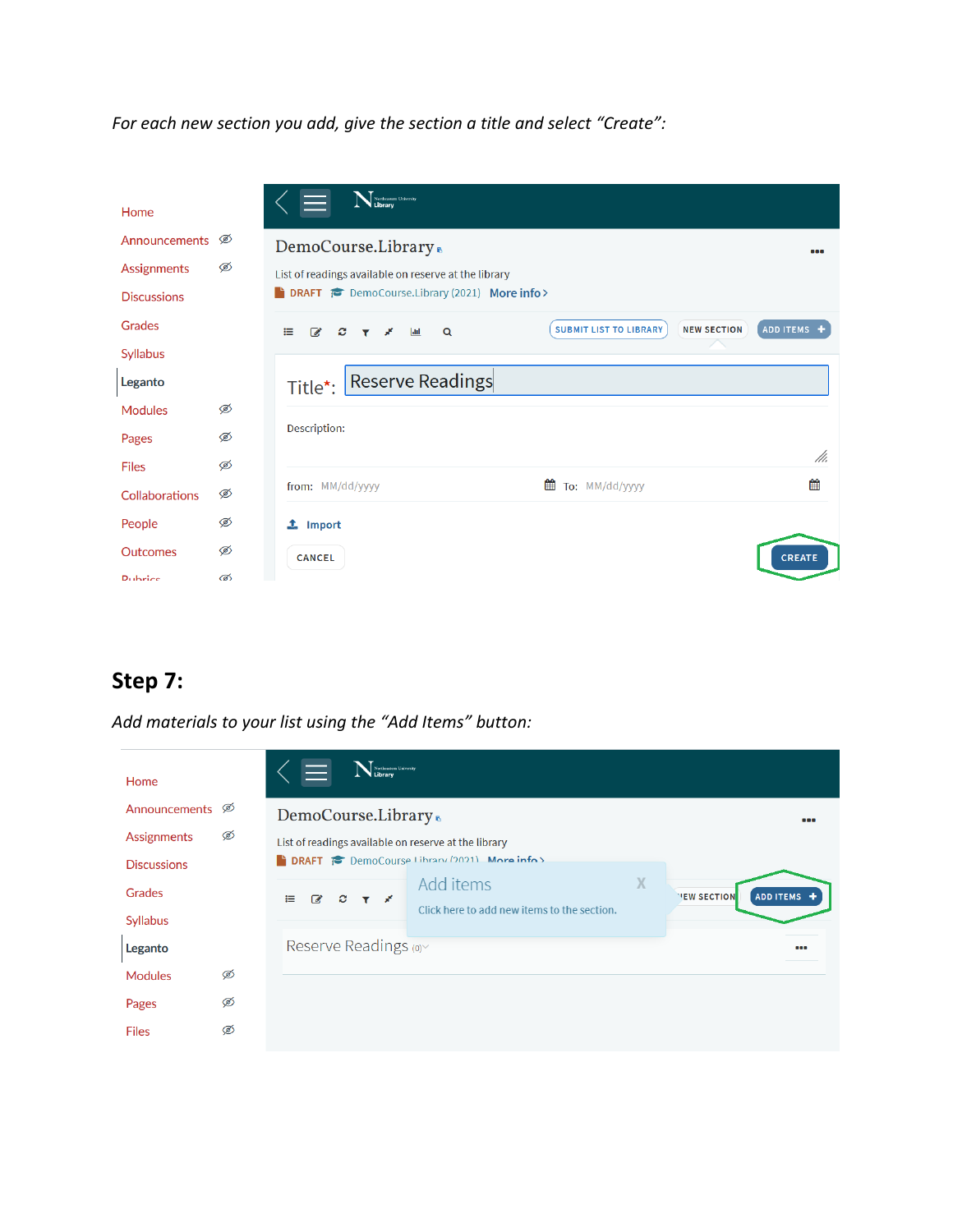*Choose whether to add an item from the library catalog, enter your own citation information, or upload a file:* 



*When adding a print book or DVD from the library collection, you will be prompted to select a loan period if it is going on reserve:*

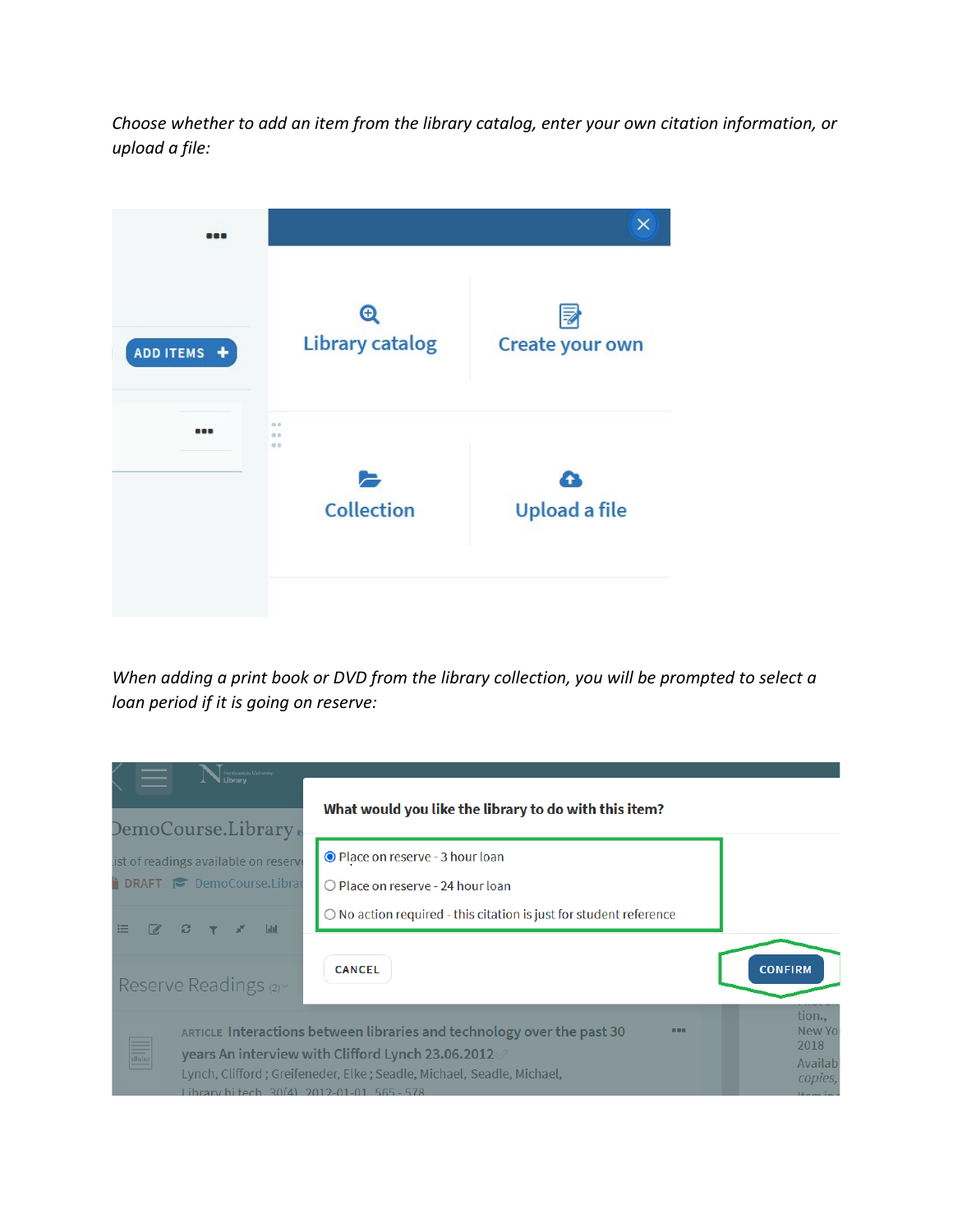*After adding items, you have the option of adding tags to each citation to convey additional information to students or library staff who will be viewing the list:*



## **Step 8**

*When you are done adding items, submit the list to the library for review:*